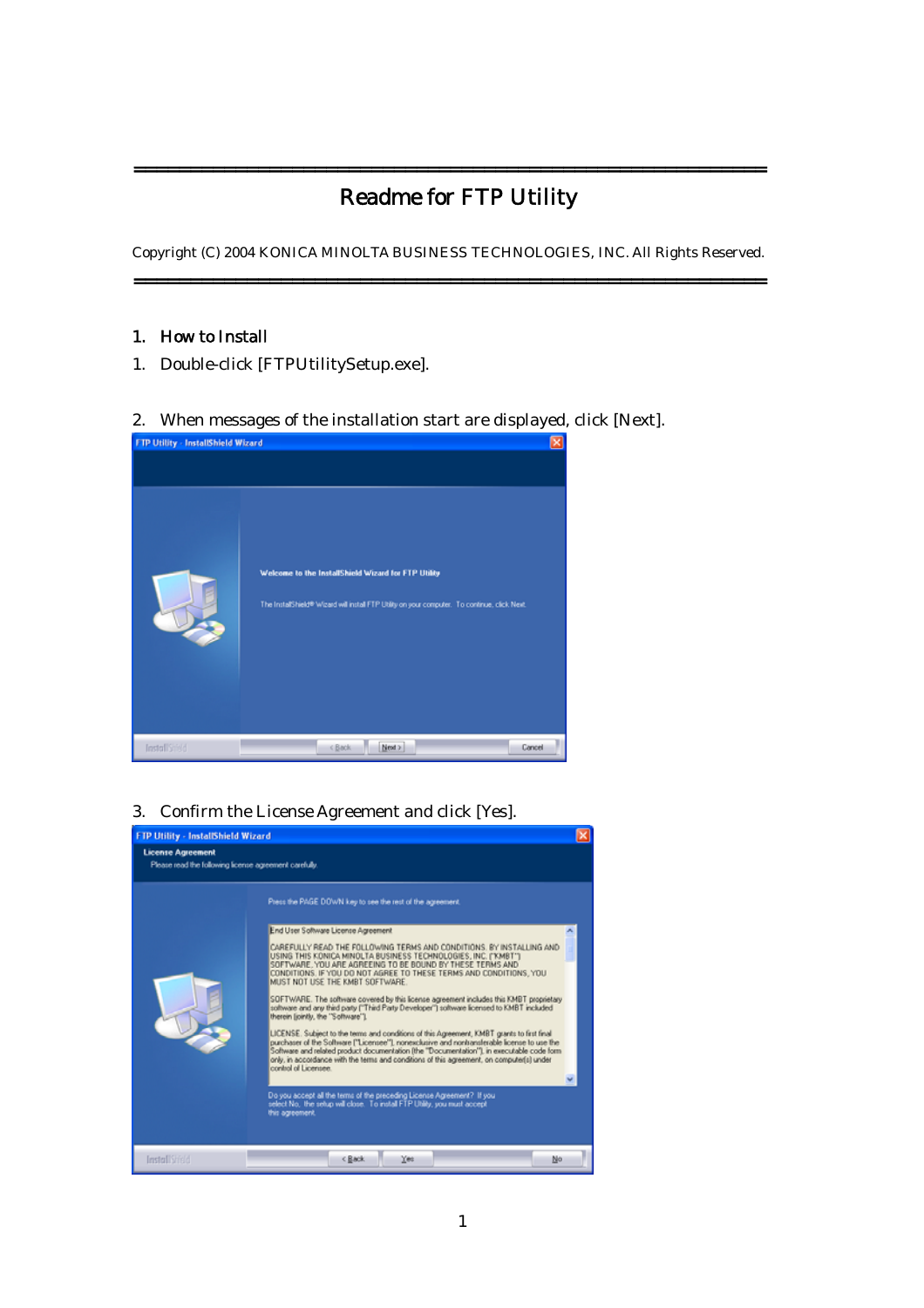4. When you change the destination to install, click [Browse…] and change it. When you have nothing to change, click [Next].

| ⊠<br>FTP Utility - InstallShield Wizard                                             |                                                                                                                                                             |  |  |  |
|-------------------------------------------------------------------------------------|-------------------------------------------------------------------------------------------------------------------------------------------------------------|--|--|--|
| <b>Choose Destination Location</b><br>Select folder where setup will install files. |                                                                                                                                                             |  |  |  |
|                                                                                     | Please enter the location where you would like to install the program. You may type a new folder<br>name or click the Browse button to find a new location. |  |  |  |
|                                                                                     | C:\Program Files\KONICA MINOLTA\FTP Utility\                                                                                                                |  |  |  |
|                                                                                     | Browse                                                                                                                                                      |  |  |  |
|                                                                                     |                                                                                                                                                             |  |  |  |
|                                                                                     |                                                                                                                                                             |  |  |  |
|                                                                                     |                                                                                                                                                             |  |  |  |
|                                                                                     |                                                                                                                                                             |  |  |  |
|                                                                                     |                                                                                                                                                             |  |  |  |
| InstallSheld                                                                        | < Back<br>Next ><br>Cancel                                                                                                                                  |  |  |  |

5. When messages of the shortcut registration are displayed, put a check at the check box of the shortcut you want to register and click [Next].

|                                                               | FTP Utility - InstallShield Wizard                                                                                 |  |
|---------------------------------------------------------------|--------------------------------------------------------------------------------------------------------------------|--|
| <b>Register Shortcut File</b><br>Shortcut file is registered. |                                                                                                                    |  |
|                                                               | Select the options you want to register.<br>Register shortcut file to StartUp<br>Register shortcut file to Desktop |  |
| <b>InstallStreid</b>                                          | Next >                                                                                                             |  |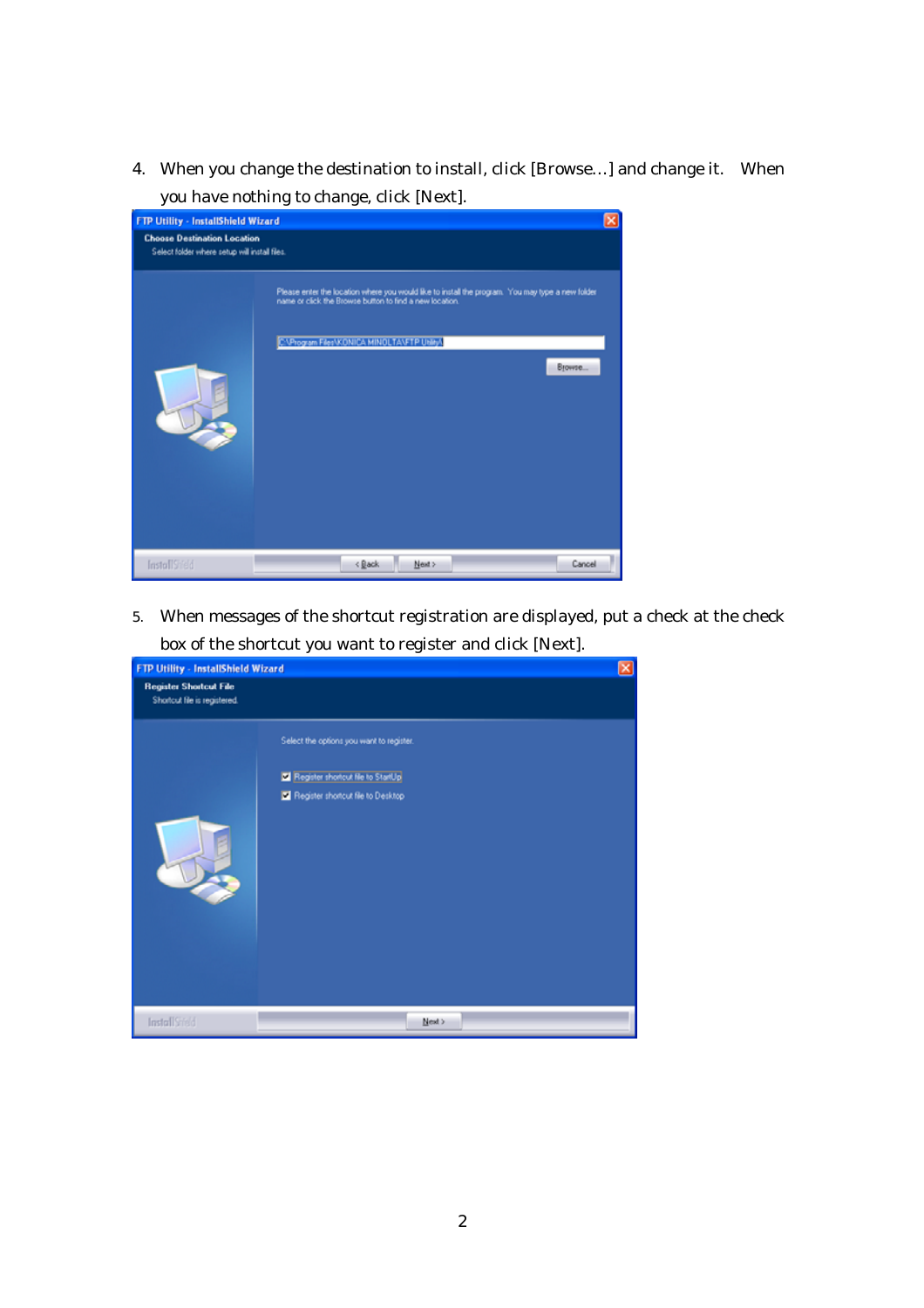6. When messages of the installation completion are displayed, click [Finish] to complete the installation.

| <b>FIP Utility - InstallShield Wizard</b> | InstallShield Wizard Complete<br>Setup has finished installing FTP Utility on your computer. |        |
|-------------------------------------------|----------------------------------------------------------------------------------------------|--------|
| InstallS etc.                             | Finish<br>c Back                                                                             | Cancel |

## 2. How to Set Up

1. Boot [KONICA MINOLTA > FTP Utility > FTP Utility Settings] from the start menu.

2. When FTP Utility Settings dialog opens, check Root Folder (destination to save the received file) and User/Password.

(Usually, you do not need to change "TCP Port".)

| <b>Co</b> FTP Utility Settings |                  | $\vert x \vert$         |
|--------------------------------|------------------|-------------------------|
| <b>TCP Port:</b>               | Ø1               | FTP Utility Version.1.0 |
| Root Folder:                   | D:\My Documents  | Browse                  |
| FTP User                       |                  |                         |
| $\nabla$ Anonymous             |                  |                         |
| User:                          | anonymous        |                         |
| Password:                      | <b>NORKERSSS</b> |                         |
|                                |                  |                         |
|                                |                  | <b>OK</b><br>Cancel     |